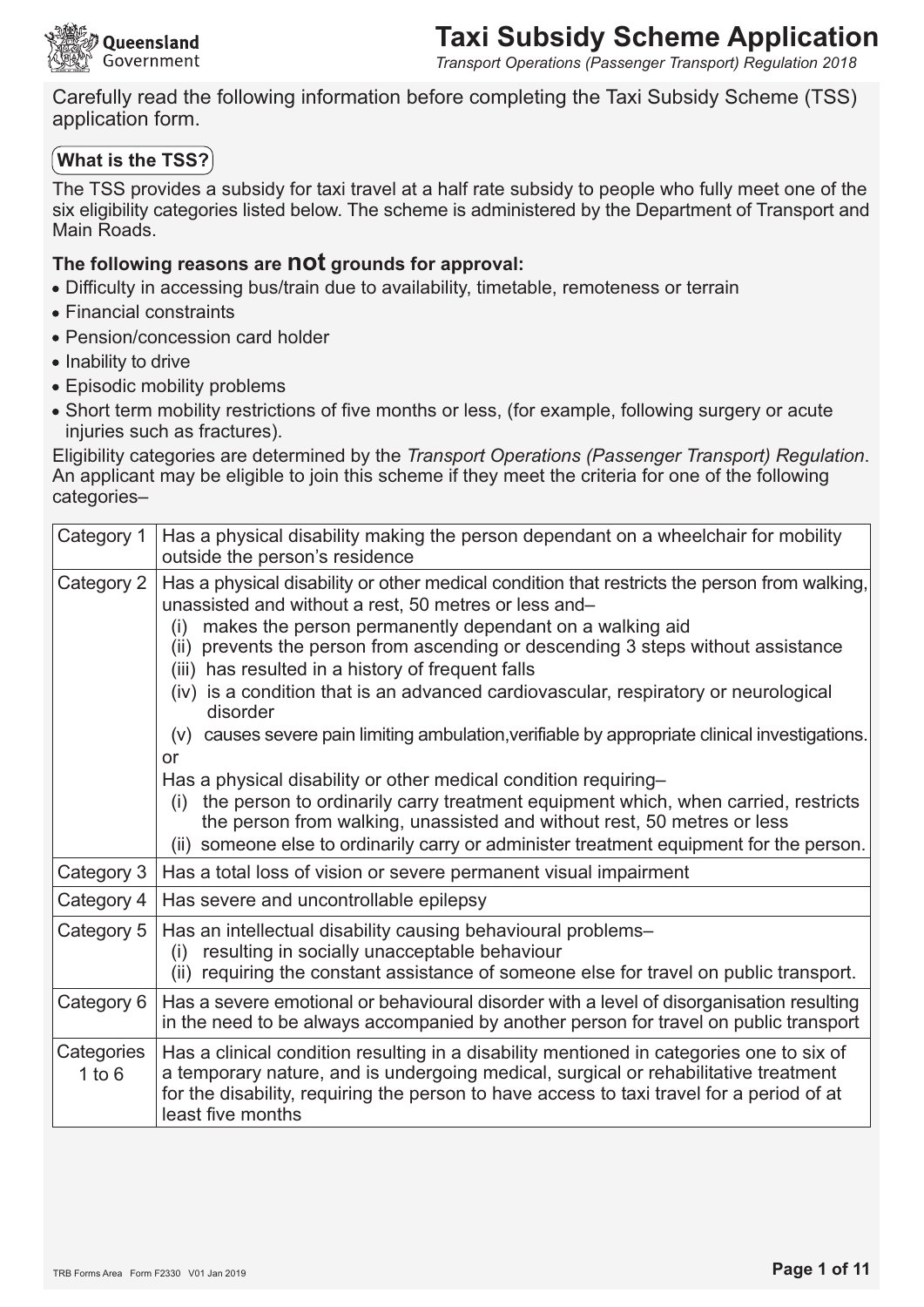### **Processing of Applications**

The department will register your application form before forwarding it to Queensland Health for an assessment of the clinical information provided. An incomplete application will be returned to the applicant. Applications are usually processed within four weeks of receipt. If further clinical information is required from your health professional the assessment process may take longer.

### **Approved Applications**

When an application is approved, the applicant will be advised in writing by the department. A TSS smartcard will be posted to the successful applicant within 14 working days of approval. The department will advise the member eight weeks before membership is due to expire for reapplication. Members of the scheme must inform the department of any changes to their contact details.

#### **Unsuccessful Applications**

An unsuccessful applicant will be advised in writing by the department.

### **How to Apply**

Part A - must be completed by the applicant or the applicant's carer or agent (page 3)

- applicant's declaration must be completed, signed and dated by the applicant or the applicant's carer or agent (page 3)
- declaration of the applicant's identity must be completed, signed and dated by the witness (page 4).
- Part B All applicants must ensure the specified Health Professional completes the necessary pages.
- Part C The specified Health Professional must complete all information relevant to the category being applied under.

### Declaration of applicant's identity by witness

The witness must be satisfied that the photographs represent the applicant's true identity before signing the back of one of the photographs. The following statement must be written on the back of one of the photographs by the witness. I certify this is a true photograph of (insert applicants full name) the person in my presence'. Then sign the declaration on page 4. The witness must complete the declaration on page 4 of the application form

#### The witness must be one of the following:

- a health professional
- a Justice of the Peace or Commissioner of **Declarations**
- · a police officer, solicitor, barrister, judge or pharmacist.

#### The two passport photographs must be:

• no more than six months old, in colour and be passport size.

#### Passport photos may be obtained from:

- selected chemists
- · post offices
- · a digital camera
- camera and photo developing stores.

Attach photos with a paperclip only to page 4. Do not staple, pin or glue photograph to the application form.



### Please forward your completed application form, your two passport photos (one signed) and any attachments by:

Post: Taxi Subsidy Scheme Department of Transport and Main Roads PO Box 13347 BRISBANE OLD 4003 Email: tssu@translink.com.au

#### For information about the TSS or to obtain an application form:

Phone - 1300 134 755

Department's website - www.tmr.qld.gov.au/tss, then click the link to TransLink's website.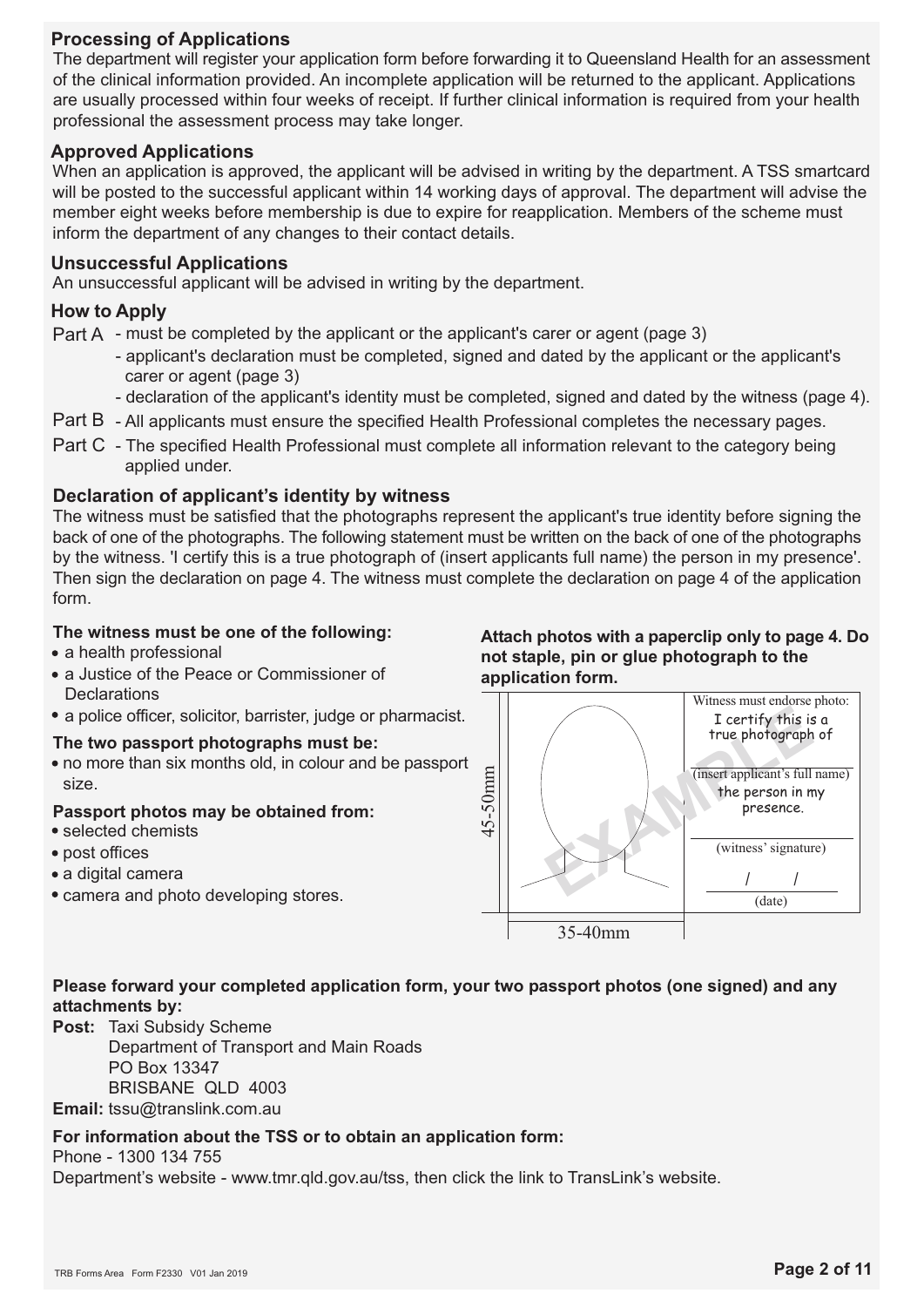

# **Taxi Subsidy Scheme Application**

Part A - To be completed by the applicant or their carer/agent

|                                                                                                                                                                                                    | Please ensure pages 3 and 4 are completed. Applicant's details (please print clearly)                                                                                                                                                                                                                                                                                                                                                                                                                                                                                                                                                                                                                                                                                                                                                                                                                                                                                                                                                                                                                                                                                                                                  |             |                    |          |               |       |
|----------------------------------------------------------------------------------------------------------------------------------------------------------------------------------------------------|------------------------------------------------------------------------------------------------------------------------------------------------------------------------------------------------------------------------------------------------------------------------------------------------------------------------------------------------------------------------------------------------------------------------------------------------------------------------------------------------------------------------------------------------------------------------------------------------------------------------------------------------------------------------------------------------------------------------------------------------------------------------------------------------------------------------------------------------------------------------------------------------------------------------------------------------------------------------------------------------------------------------------------------------------------------------------------------------------------------------------------------------------------------------------------------------------------------------|-------------|--------------------|----------|---------------|-------|
| Mr<br>Mrs<br>Ms                                                                                                                                                                                    | Miss<br>Other                                                                                                                                                                                                                                                                                                                                                                                                                                                                                                                                                                                                                                                                                                                                                                                                                                                                                                                                                                                                                                                                                                                                                                                                          |             |                    |          |               |       |
| First name                                                                                                                                                                                         | Middle name                                                                                                                                                                                                                                                                                                                                                                                                                                                                                                                                                                                                                                                                                                                                                                                                                                                                                                                                                                                                                                                                                                                                                                                                            | Family name |                    |          | Date of birth |       |
|                                                                                                                                                                                                    |                                                                                                                                                                                                                                                                                                                                                                                                                                                                                                                                                                                                                                                                                                                                                                                                                                                                                                                                                                                                                                                                                                                                                                                                                        |             |                    |          |               |       |
| <b>Current residential address</b>                                                                                                                                                                 |                                                                                                                                                                                                                                                                                                                                                                                                                                                                                                                                                                                                                                                                                                                                                                                                                                                                                                                                                                                                                                                                                                                                                                                                                        |             |                    |          |               |       |
|                                                                                                                                                                                                    |                                                                                                                                                                                                                                                                                                                                                                                                                                                                                                                                                                                                                                                                                                                                                                                                                                                                                                                                                                                                                                                                                                                                                                                                                        |             |                    |          |               |       |
|                                                                                                                                                                                                    |                                                                                                                                                                                                                                                                                                                                                                                                                                                                                                                                                                                                                                                                                                                                                                                                                                                                                                                                                                                                                                                                                                                                                                                                                        |             |                    | Postcode |               |       |
|                                                                                                                                                                                                    | Postal address (if the same as the residential address, write 'as above')                                                                                                                                                                                                                                                                                                                                                                                                                                                                                                                                                                                                                                                                                                                                                                                                                                                                                                                                                                                                                                                                                                                                              |             |                    |          |               |       |
|                                                                                                                                                                                                    |                                                                                                                                                                                                                                                                                                                                                                                                                                                                                                                                                                                                                                                                                                                                                                                                                                                                                                                                                                                                                                                                                                                                                                                                                        |             |                    |          |               |       |
|                                                                                                                                                                                                    |                                                                                                                                                                                                                                                                                                                                                                                                                                                                                                                                                                                                                                                                                                                                                                                                                                                                                                                                                                                                                                                                                                                                                                                                                        |             |                    | Postcode |               |       |
| Home number                                                                                                                                                                                        | Mobile number                                                                                                                                                                                                                                                                                                                                                                                                                                                                                                                                                                                                                                                                                                                                                                                                                                                                                                                                                                                                                                                                                                                                                                                                          |             | Email address      |          |               |       |
|                                                                                                                                                                                                    |                                                                                                                                                                                                                                                                                                                                                                                                                                                                                                                                                                                                                                                                                                                                                                                                                                                                                                                                                                                                                                                                                                                                                                                                                        |             |                    |          |               |       |
| Do you identify as Aboriginal?                                                                                                                                                                     |                                                                                                                                                                                                                                                                                                                                                                                                                                                                                                                                                                                                                                                                                                                                                                                                                                                                                                                                                                                                                                                                                                                                                                                                                        |             |                    |          | <b>No</b>     | Yes   |
| Do you identify as Torres Strait Islander?                                                                                                                                                         |                                                                                                                                                                                                                                                                                                                                                                                                                                                                                                                                                                                                                                                                                                                                                                                                                                                                                                                                                                                                                                                                                                                                                                                                                        |             |                    |          | <b>No</b>     | Yes   |
| Do you currently drive a motor vehicle?                                                                                                                                                            |                                                                                                                                                                                                                                                                                                                                                                                                                                                                                                                                                                                                                                                                                                                                                                                                                                                                                                                                                                                                                                                                                                                                                                                                                        |             |                    |          | No            | Yes   |
| Do you travel in a wheelchair when travelling in a taxi?                                                                                                                                           |                                                                                                                                                                                                                                                                                                                                                                                                                                                                                                                                                                                                                                                                                                                                                                                                                                                                                                                                                                                                                                                                                                                                                                                                                        |             |                    | Always   |               | Never |
| What form of transport are you using at present?                                                                                                                                                   |                                                                                                                                                                                                                                                                                                                                                                                                                                                                                                                                                                                                                                                                                                                                                                                                                                                                                                                                                                                                                                                                                                                                                                                                                        |             |                    |          |               |       |
| Family/friends   Own car<br>Bus                                                                                                                                                                    | Train<br>$\overline{a}$ Taxi<br>$\overline{\phantom{a}}$                                                                                                                                                                                                                                                                                                                                                                                                                                                                                                                                                                                                                                                                                                                                                                                                                                                                                                                                                                                                                                                                                                                                                               |             | Other Specify      |          |               |       |
| Have you previously applied for the TSS?                                                                                                                                                           |                                                                                                                                                                                                                                                                                                                                                                                                                                                                                                                                                                                                                                                                                                                                                                                                                                                                                                                                                                                                                                                                                                                                                                                                                        |             |                    |          | No            | Yes   |
| Applicant's or carer/agent's declaration<br>I declare that:<br>I authorise:<br>provided.<br>I understand:<br>assessment of my application to the department<br>Applicant's signature<br>First name | the information provided in this application is complete, true and correct in every detail.<br>assessors from Queensland Health or the department to contact my doctor, health professional or service<br>provider (if required) for further information or clarification relevant to my medical condition<br>the release of personal information to other relevant government agencies such as Births, Deaths and<br>Marriages, Queensland Health and the National Disability Insurance Agency for verification of the information<br>there are penalties for providing false or misleading information<br>my doctor or other health professional is required to provide information set out in the application to enable<br>I must observe the conditions governing the granting of the subsidy and acknowledge that misuse of my<br>TSS smartcard will lead to my withdrawal from the scheme and/or legal action or other penalties imposed<br>by the department under the Transport Operations (Passenger Transport) Regulation.<br>costs associated with the completion of this form and photos are my responsibility.<br>Date<br>If applicant is unable to sign provide carer/agent details below<br>Middle name |             | <b>Family name</b> |          |               |       |
|                                                                                                                                                                                                    |                                                                                                                                                                                                                                                                                                                                                                                                                                                                                                                                                                                                                                                                                                                                                                                                                                                                                                                                                                                                                                                                                                                                                                                                                        |             |                    |          |               |       |
| <b>Current residential address</b>                                                                                                                                                                 |                                                                                                                                                                                                                                                                                                                                                                                                                                                                                                                                                                                                                                                                                                                                                                                                                                                                                                                                                                                                                                                                                                                                                                                                                        |             |                    |          |               |       |
|                                                                                                                                                                                                    |                                                                                                                                                                                                                                                                                                                                                                                                                                                                                                                                                                                                                                                                                                                                                                                                                                                                                                                                                                                                                                                                                                                                                                                                                        |             |                    |          |               |       |
|                                                                                                                                                                                                    |                                                                                                                                                                                                                                                                                                                                                                                                                                                                                                                                                                                                                                                                                                                                                                                                                                                                                                                                                                                                                                                                                                                                                                                                                        |             |                    | Postcode |               |       |
|                                                                                                                                                                                                    |                                                                                                                                                                                                                                                                                                                                                                                                                                                                                                                                                                                                                                                                                                                                                                                                                                                                                                                                                                                                                                                                                                                                                                                                                        |             |                    |          |               |       |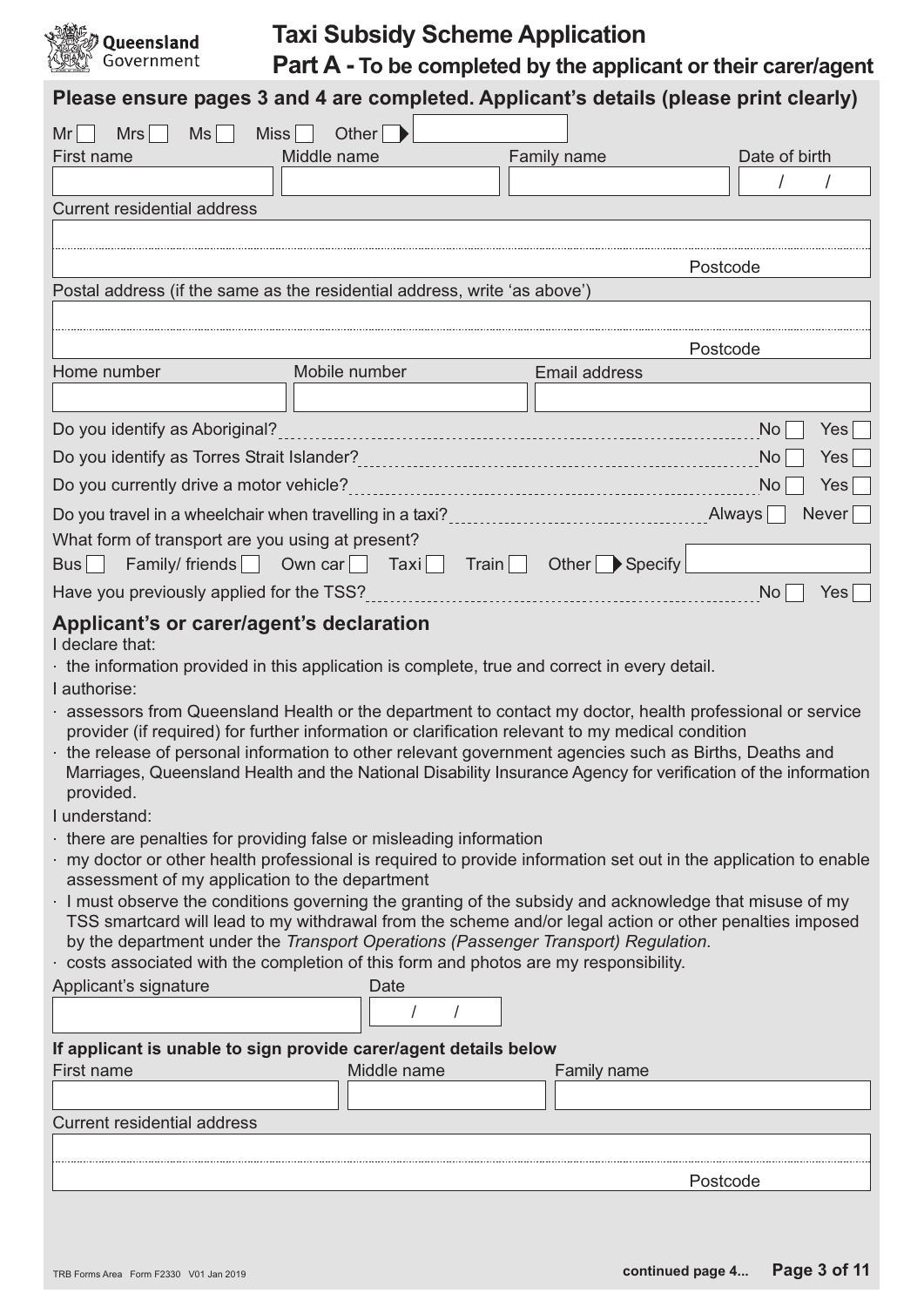# **Taxi Subsidy Scheme Application Part A (continued)**

| Carer/agent details continued                                                                                                                                                                                                                                                                                                                                                                                                                                                                                                                                                                                                                                                                                                                                                                                                                                                                                                            |                                                                              |                                                                                  | $\cup$<br>Attach |
|------------------------------------------------------------------------------------------------------------------------------------------------------------------------------------------------------------------------------------------------------------------------------------------------------------------------------------------------------------------------------------------------------------------------------------------------------------------------------------------------------------------------------------------------------------------------------------------------------------------------------------------------------------------------------------------------------------------------------------------------------------------------------------------------------------------------------------------------------------------------------------------------------------------------------------------|------------------------------------------------------------------------------|----------------------------------------------------------------------------------|------------------|
| Home number                                                                                                                                                                                                                                                                                                                                                                                                                                                                                                                                                                                                                                                                                                                                                                                                                                                                                                                              | Mobile number                                                                | Email address                                                                    | photos here      |
|                                                                                                                                                                                                                                                                                                                                                                                                                                                                                                                                                                                                                                                                                                                                                                                                                                                                                                                                          |                                                                              |                                                                                  |                  |
| Agent/Carer's signature                                                                                                                                                                                                                                                                                                                                                                                                                                                                                                                                                                                                                                                                                                                                                                                                                                                                                                                  | Date                                                                         | Relationship to applicant                                                        |                  |
|                                                                                                                                                                                                                                                                                                                                                                                                                                                                                                                                                                                                                                                                                                                                                                                                                                                                                                                                          |                                                                              |                                                                                  |                  |
| Declaration by witness of photograph                                                                                                                                                                                                                                                                                                                                                                                                                                                                                                                                                                                                                                                                                                                                                                                                                                                                                                     |                                                                              |                                                                                  |                  |
| The witness must be satisfied that the photographs represent the applicant's true identity before completing                                                                                                                                                                                                                                                                                                                                                                                                                                                                                                                                                                                                                                                                                                                                                                                                                             |                                                                              |                                                                                  |                  |
| the below section. Your name and signature will only be used by the department for the purposes of this                                                                                                                                                                                                                                                                                                                                                                                                                                                                                                                                                                                                                                                                                                                                                                                                                                  |                                                                              |                                                                                  |                  |
| application and will not be used or disclosed to a third party without your consent unless required by law.                                                                                                                                                                                                                                                                                                                                                                                                                                                                                                                                                                                                                                                                                                                                                                                                                              |                                                                              |                                                                                  |                  |
| I declare that I meet the requirements to make this declaration. I am satisfied that the photograph witnessed                                                                                                                                                                                                                                                                                                                                                                                                                                                                                                                                                                                                                                                                                                                                                                                                                            |                                                                              |                                                                                  |                  |
| by myself represents the applicant's true identity.                                                                                                                                                                                                                                                                                                                                                                                                                                                                                                                                                                                                                                                                                                                                                                                                                                                                                      |                                                                              |                                                                                  |                  |
| <b>Tick</b><br>Health<br>one box: Professional                                                                                                                                                                                                                                                                                                                                                                                                                                                                                                                                                                                                                                                                                                                                                                                                                                                                                           | Justice of the Peace or<br>$\perp$ Commissioner of Declarations <sup>t</sup> | Solicitor,<br>Police $\Box$<br>Officer <sup>L</sup><br><b>Barrister or Judge</b> | Pharmacist       |
| Full name of witness (please print)                                                                                                                                                                                                                                                                                                                                                                                                                                                                                                                                                                                                                                                                                                                                                                                                                                                                                                      |                                                                              | Signature of witness                                                             | Date             |
|                                                                                                                                                                                                                                                                                                                                                                                                                                                                                                                                                                                                                                                                                                                                                                                                                                                                                                                                          |                                                                              |                                                                                  |                  |
|                                                                                                                                                                                                                                                                                                                                                                                                                                                                                                                                                                                                                                                                                                                                                                                                                                                                                                                                          |                                                                              |                                                                                  |                  |
| <b>Privacy statement</b><br>The department collects the information on this form to enable assessors from Queensland Heath and the department to assess your eligibility for TSS membership<br>as authorised by the Transport Operations (Passenger Transport) Regulation. As set out in the declaration above, the information you provide may be verified with other<br>relevant government agencies to satisfy the requirements of s.95 of the Transport Operations (Passenger Transport) Regulation and s55 of the National Disability<br>Insurance Scheme Act. Upon approval of your application, your name, membership number, address, photograph and image will be used by the department's contractor<br>for the sole purpose of providing you with a TSS smartcard. The department will not disclose your personal information to any other third party without your consent<br>unless required or authorised to do so by law. |                                                                              |                                                                                  |                  |

M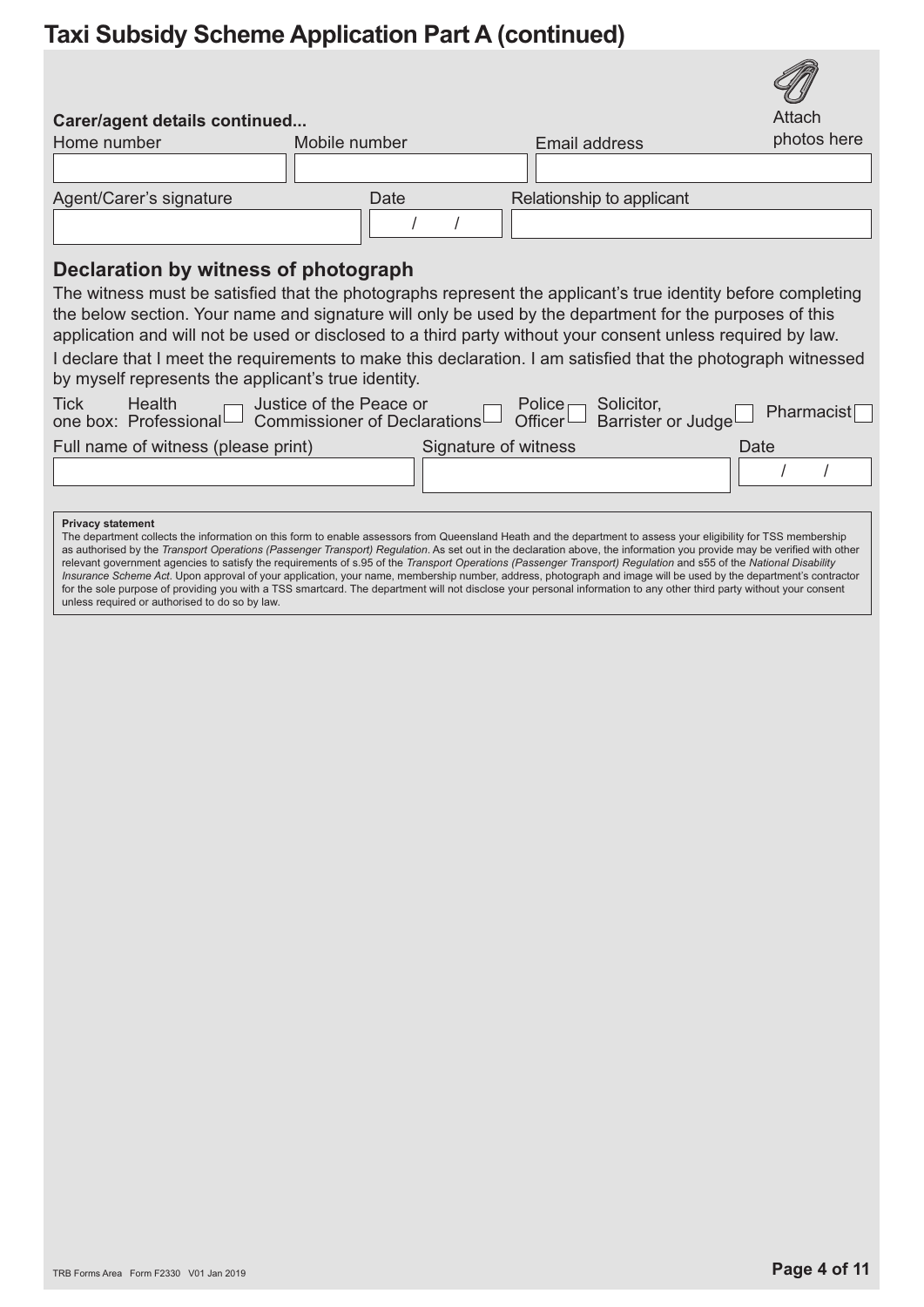

### **Taxi Subsidy Scheme Application Part B**

### To be completed by Health Professional. Please ensure all relevant sections are completed.

### **Guidelines for health professionals**

- please ensure Part A has been completed by the applicant or their carer/agent
- advise applicant of requirement for two photographs (one certified)
- if requested, certify one photograph and complete witness declaration on page 4
- · answer all questions 1-9 below
- select the appropriate eligibility category below
- complete details for the selected category in Part C as indicated below
- stamp or print contact details clearly
- information provided with previous applications is not available for assessment of this application.
- 1. Diagnosis or diagnoses relevant to this application Date of onset
- 2. Please provide a summary of clinical management (for example, medications, physiotherapy, surgery)
- 3. Is surgery being considered? Please provide approximate date, surgeon's name and medical facility if known.
- 4. Please provide details of community services currently accessed

5. Do you consider the applicant has a severe disability?  $No \Box Yes$  $\Box$  Unsure

| 6. Is the applicant's disability expected to: |  |  | Deteriorate   Improve Remain stable |
|-----------------------------------------------|--|--|-------------------------------------|
|-----------------------------------------------|--|--|-------------------------------------|

- 7. Is this the first consultation?  $No \Box Yes \Box$
- 8. For approximately how long has this applicant been in your care? (for example, five years or two months)
- 9. Does the applicant's disability require them to travel in a wheelchair when using taxis? Always Never

Indicate ONE category for this application - please tick.

- Category 1 ependence on a wheelchair Category 1 Complete page 6
- Category 2 Severe ambulatory problems Complete page 6
- Category 3 > severe visual impairment Complete page 7
- Category 5 > severe intellectual impairment Manuscritted and Complete page - 9
- Category 6 Severe psychiatric or behavioural disorder Complete pages 10-11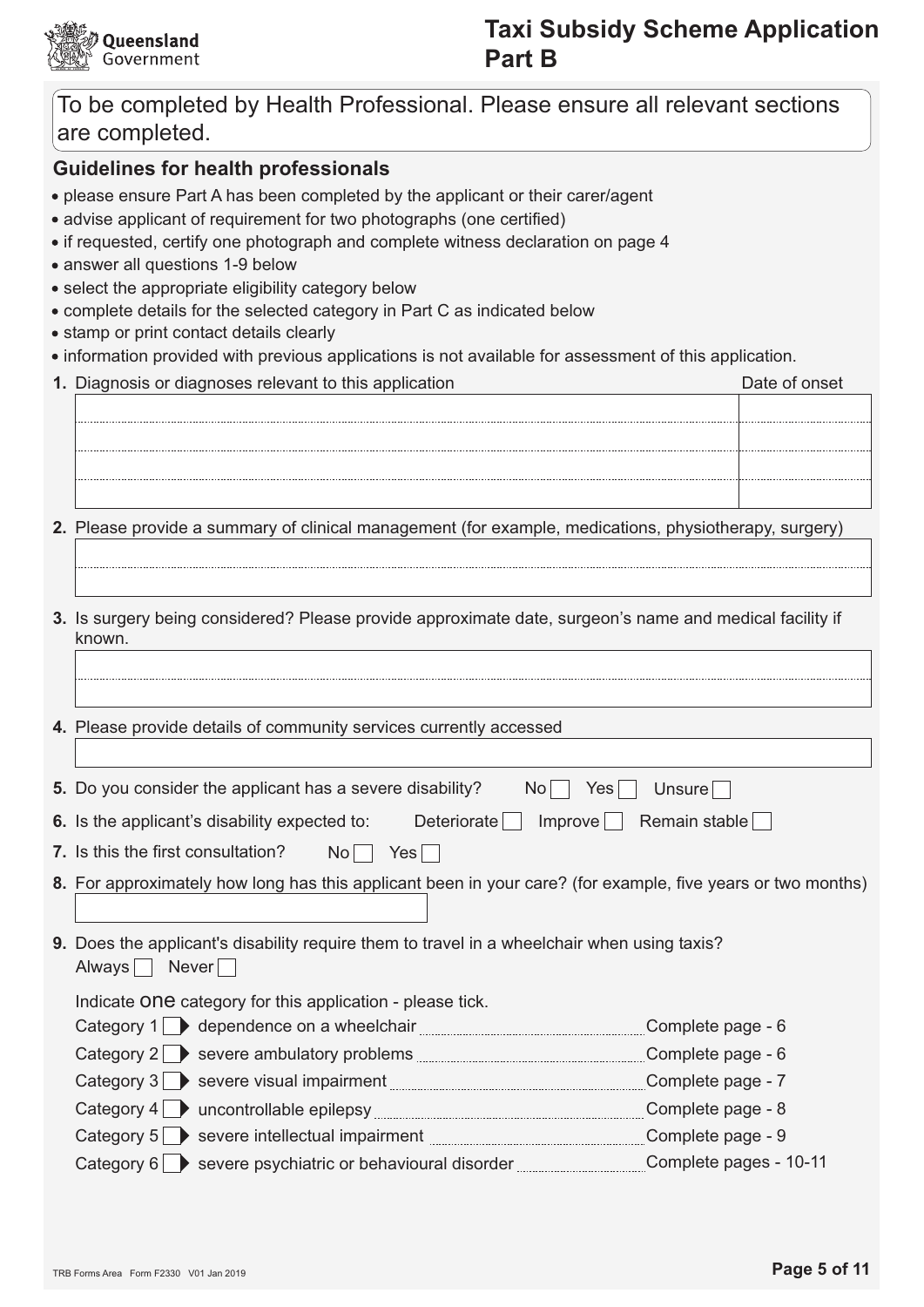

# Part C **Categories 1 and 2**

| <b>Categories 1 and 2 - Severe Mobility Impairment</b>                                                                                                                                                                                                                                                                                                                                                                                                                   |                       |                                                                                                                                                                                                                                                                                                                                                                                                                                                                                                                                             |          |                                           |
|--------------------------------------------------------------------------------------------------------------------------------------------------------------------------------------------------------------------------------------------------------------------------------------------------------------------------------------------------------------------------------------------------------------------------------------------------------------------------|-----------------------|---------------------------------------------------------------------------------------------------------------------------------------------------------------------------------------------------------------------------------------------------------------------------------------------------------------------------------------------------------------------------------------------------------------------------------------------------------------------------------------------------------------------------------------------|----------|-------------------------------------------|
| Categories 1 and 2 must be completed by a General Practitioner, Registered Nurse,<br>Physiotherapist, Occupational Therapist or Specialist                                                                                                                                                                                                                                                                                                                               |                       |                                                                                                                                                                                                                                                                                                                                                                                                                                                                                                                                             |          |                                           |
| Symptoms limiting mobility                                                                                                                                                                                                                                                                                                                                                                                                                                               |                       | Does the applicant have severe intellectual<br>impairment/dementia?<br>No Yes Please complete category 5                                                                                                                                                                                                                                                                                                                                                                                                                                    | (page 9) |                                           |
|                                                                                                                                                                                                                                                                                                                                                                                                                                                                          |                       | <b>Applicant's General Practitioner's details (if</b><br>not completing this form)<br>Name                                                                                                                                                                                                                                                                                                                                                                                                                                                  |          | Telephone number                          |
| Note: Please attach copies of relevant existing reports which support the<br>severity of the above symptoms. This clinical information is required for<br>assessment (reports such as, TUG score, X-Ray, CT scan, Spirometry,<br>Echo, ACAT, mobility assessment - physio, OT or specialist reports).<br>Please list reports below and attach to the application<br>form.                                                                                                |                       | Health Professional's details (Please tick your<br>health profession and provide your details)<br>General Practitioner<br><b>Registered Nurse</b><br>Specialist Specialty                                                                                                                                                                                                                                                                                                                                                                   |          | Occupational Therapist<br>Physiotherapist |
|                                                                                                                                                                                                                                                                                                                                                                                                                                                                          |                       | Name<br><b>Email address</b>                                                                                                                                                                                                                                                                                                                                                                                                                                                                                                                |          | Telephone number                          |
|                                                                                                                                                                                                                                                                                                                                                                                                                                                                          |                       | Fax number                                                                                                                                                                                                                                                                                                                                                                                                                                                                                                                                  |          | <b>AHPRA</b> number                       |
| Is the applicant able to stand independently from sitting?<br>Yes<br>No<br>Can the applicant ascend and descend three steps<br>independently (using a hand rail)?<br>Does the applicant use a mobility aid?<br>$Yes \rightarrow Where$ is the aid used?<br>No<br><b>Indoors</b><br>What is the frequency of use?<br>Occasionally<br>Always<br>Describe the type of mobility used (for example, scooter,<br>wheelchair, crutches, walker, single point stick, quad stick) | No<br>Yes<br>Outdoors | <b>Declaration</b><br>I declare that the information provided in this application<br>is complete, true and correct in every detail. I understand<br>that the department is collecting the information to<br>enable assessors from Queensland Health and the<br>department to assess the eligibility of the applicant for<br>membership of the TSS. Your name and signature will<br>only be used by the department for the purposes of<br>this application and will not be used without your<br>consent unless required by law.<br>Signature |          | Date                                      |
| How far can the applicant walk before needing to rest<br>due to the severity of symptoms?<br>Independently without aid With mobility aid<br>metres                                                                                                                                                                                                                                                                                                                       | metres                | Address or stamp                                                                                                                                                                                                                                                                                                                                                                                                                                                                                                                            |          |                                           |
| Does the applicant require assistance from another<br>person for all mobility? Please specify:<br>Yes<br>No                                                                                                                                                                                                                                                                                                                                                              |                       |                                                                                                                                                                                                                                                                                                                                                                                                                                                                                                                                             |          |                                           |
| Does the applicant's disability require them to travel in<br>a wheelchair when using taxis?<br>Never<br>Always                                                                                                                                                                                                                                                                                                                                                           |                       |                                                                                                                                                                                                                                                                                                                                                                                                                                                                                                                                             |          |                                           |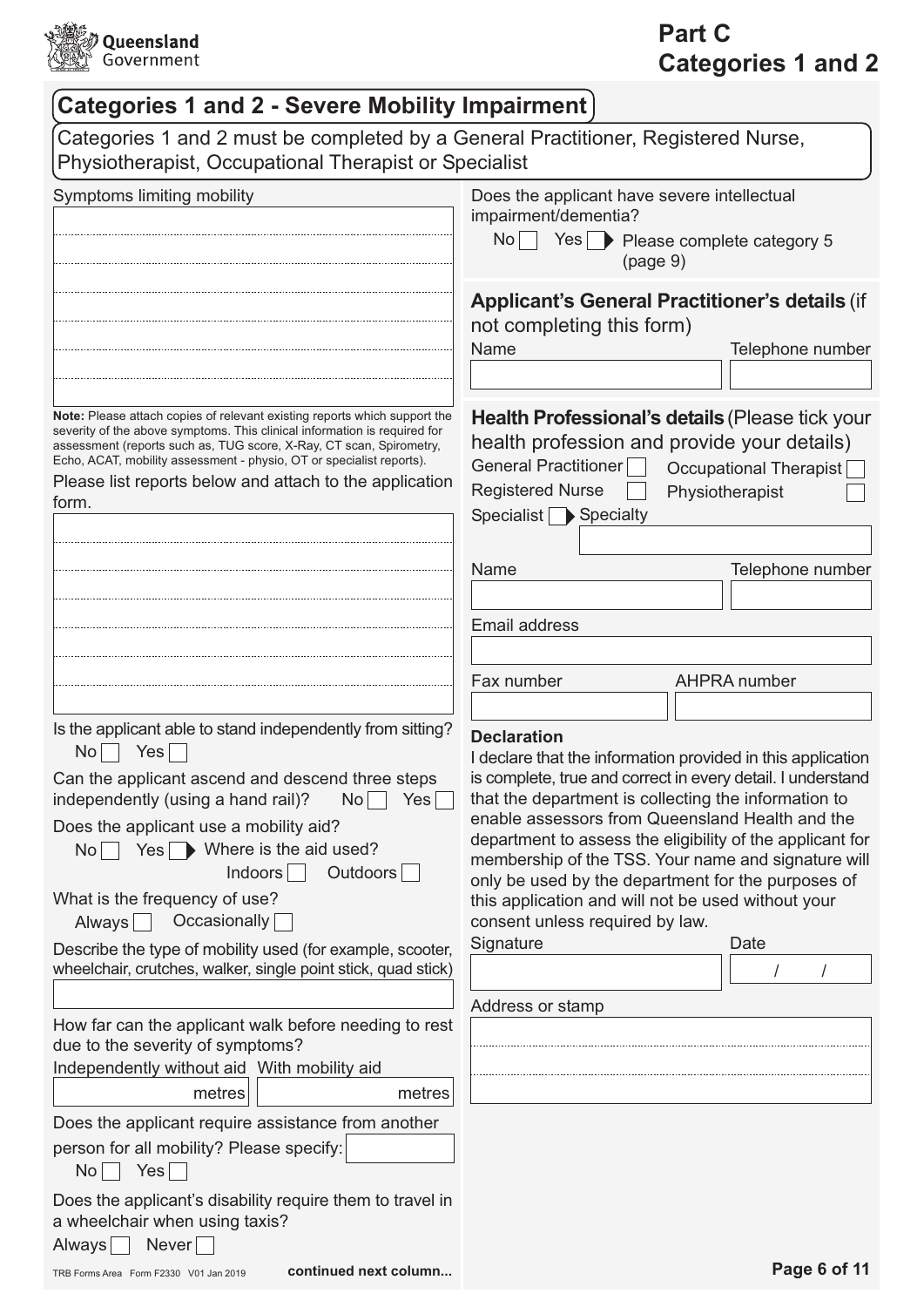

| <b>Category 3 - Visual Impairment</b>                                                                                                                                                                                                                                                                                                                                                                                                                                                                                                                                                                                                                                                                                                                                             | Does the applicant's disability require them to travel in<br>a wheelchair when using taxis?                                                                                                                                                                                                                                                                                                                                                                                                                                                                                                                  |
|-----------------------------------------------------------------------------------------------------------------------------------------------------------------------------------------------------------------------------------------------------------------------------------------------------------------------------------------------------------------------------------------------------------------------------------------------------------------------------------------------------------------------------------------------------------------------------------------------------------------------------------------------------------------------------------------------------------------------------------------------------------------------------------|--------------------------------------------------------------------------------------------------------------------------------------------------------------------------------------------------------------------------------------------------------------------------------------------------------------------------------------------------------------------------------------------------------------------------------------------------------------------------------------------------------------------------------------------------------------------------------------------------------------|
| Category 3(i) must be completed by the<br>applicant or carer/agent if you receive a<br>Disability Support Pension (Blind).<br>Please tick which concession card you receive<br>and attach a copy of your current concession<br>card to this form.<br>Centrelink Blind Concession Card (blind)  <br>Veterans' Affairs Concession Card (blind)                                                                                                                                                                                                                                                                                                                                                                                                                                      | Never<br>Always<br>Health Professional's details (Please tick your<br>health profession and provide your details)<br>Ophthalmologist<br>Optometrist<br>Name<br>Telephone number<br>Email address                                                                                                                                                                                                                                                                                                                                                                                                             |
| Category 3(ii) must be completed by an<br>Ophthalmologist or Optometrist if the applicant<br>does not receive a Disability Support Pension<br>(Blind)<br>Please attach the most recent report from the<br>Ophthalmologist or Optometrist.<br>Visual acuity (without glasses)<br>(R)6/<br>(L)6/<br>Date of last assessment<br>Visual acuity (with glasses)<br>(R)6/<br>(L)6/<br>Have visual fields been tested?<br><b>No</b><br>Yes<br>Please detail                                                                                                                                                                                                                                                                                                                               | Fax number<br><b>AHPRA</b> number<br><b>Declaration</b><br>I declare that the information provided in this application<br>is complete, true and correct in every detail. I understand<br>that the department is collecting the information to<br>enable assessors from Queensland Health and the<br>department to assess the eligibility of the applicant for<br>membership of the TSS. Your name and signature will<br>only be used by the department for the purposes of<br>this application and will not be used without your<br>consent unless required by law.<br>Signature<br>Date<br>Address or stamp |
| Does the severity of visual impairment approximate<br>the requirement for a Disability Support Pension (Blind)?<br>Yes Please provide details below<br>No <sub>1</sub><br>. visual acuity <6/60 both eyes on the Snellen Scale<br>after correction by suitable lenses<br>· field of vision constricted to 10 degrees or less of arc<br>around central fixation in the better eye irrespective<br>of corrected visual acuity.<br>Has the applicant been reviewed in the last 12 months?<br>$Yes \rightarrow Date$<br>No <sub>1</sub><br>Where did the last consultation take place? (for example,<br>hospital OPD, private practice clinic, private rooms)<br>Does the applicant have severe mobility impairment?<br>No <sub>1</sub><br>Yes Please complete category 2<br>(page 6) |                                                                                                                                                                                                                                                                                                                                                                                                                                                                                                                                                                                                              |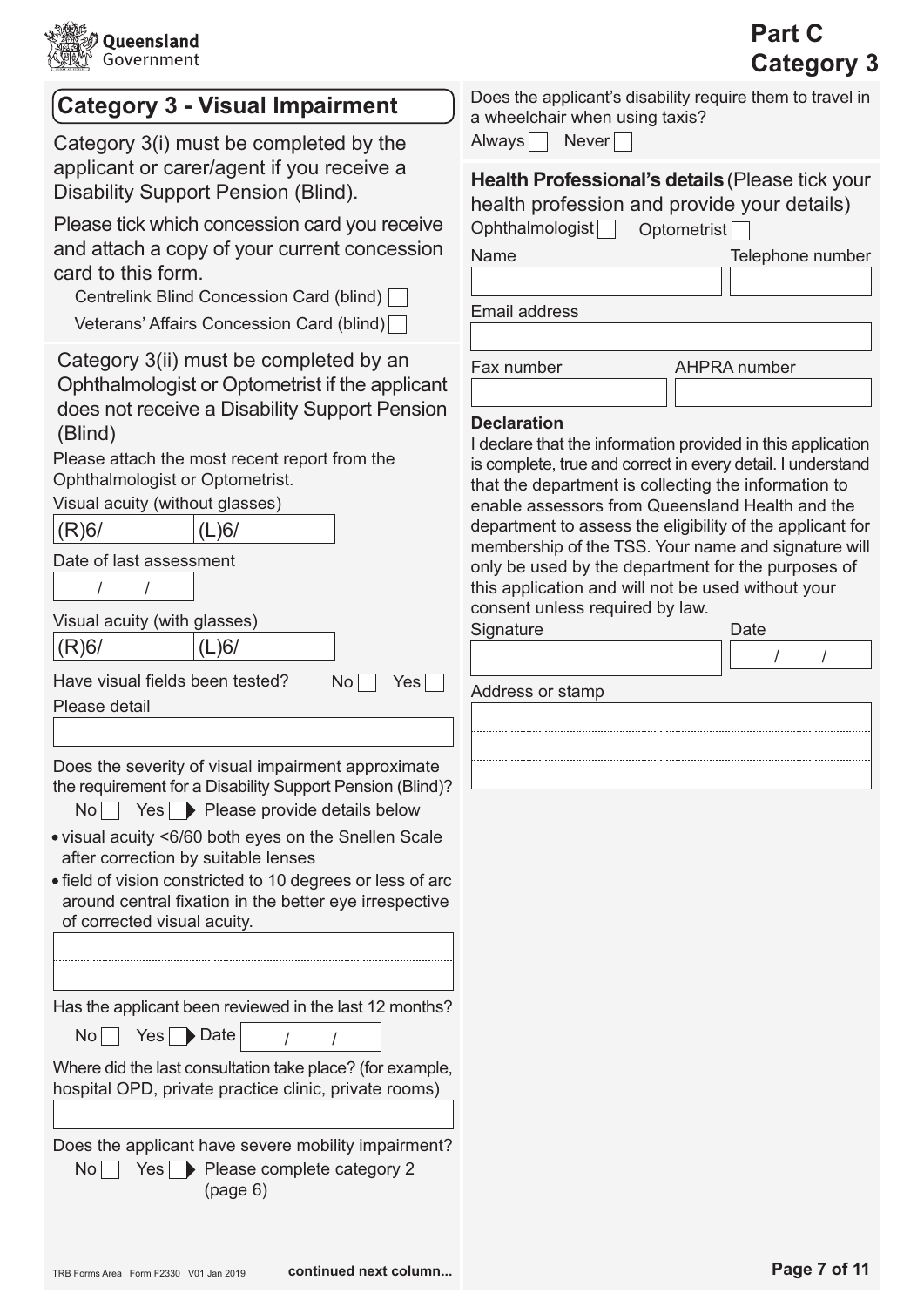

# Part C **Category 4**

| <b>Category 4 - Epilepsy</b>                                                                                                                               | <b>Declaration</b><br>I declare that the information provided in this application                                                                                      |
|------------------------------------------------------------------------------------------------------------------------------------------------------------|------------------------------------------------------------------------------------------------------------------------------------------------------------------------|
| Applications may be completed by a General<br><b>Practitioner or Medical Specialist</b>                                                                    | is complete, true and correct in every detail. I understand<br>that the department is collecting the information to<br>enable assessors from Queensland Health and the |
| <b>Epilepsy</b>                                                                                                                                            | department to assess the eligibility of the applicant for                                                                                                              |
| Type/description of seizure                                                                                                                                | membership of the TSS. Your name and signature wil                                                                                                                     |
|                                                                                                                                                            | only be used by the department for the purposes of                                                                                                                     |
| Please provide a copy of the most recent Neurologist's<br>report.                                                                                          | this application and will not be used without your<br>consent unless required by law.                                                                                  |
| How many seizures has the applicant had in the last<br>three months?                                                                                       | Signature<br>Date                                                                                                                                                      |
| Date of last seizure                                                                                                                                       | Address or stamp                                                                                                                                                       |
| Yes<br>Is there loss of consciousness?<br>No <sub>1</sub>                                                                                                  |                                                                                                                                                                        |
| Is there altered or impaired consciousness?<br>Yes<br>No <sub>1</sub>                                                                                      |                                                                                                                                                                        |
| Please provide details                                                                                                                                     |                                                                                                                                                                        |
|                                                                                                                                                            |                                                                                                                                                                        |
| Has the applicant been reviewed by a specialist in the                                                                                                     |                                                                                                                                                                        |
| last 12 months?<br>Yes<br>No <sub>1</sub>                                                                                                                  |                                                                                                                                                                        |
| Last review date                                                                                                                                           |                                                                                                                                                                        |
| Specialist's name                                                                                                                                          |                                                                                                                                                                        |
|                                                                                                                                                            |                                                                                                                                                                        |
| Specialty<br>Telephone number                                                                                                                              |                                                                                                                                                                        |
| Where did the last consultation take place with this<br>specialist? (for example, hospital OPD, private practice<br>clinic, private rooms)                 |                                                                                                                                                                        |
| Does the applicant's disability require them to travel in<br>a wheelchair when using taxis?<br>Never<br><b>Always</b>                                      |                                                                                                                                                                        |
| <b>Health Professional's details (Please tick your</b><br>health profession and provide your details)<br><b>General Practitioner</b><br>Medical Specialist |                                                                                                                                                                        |
| Telephone number<br>Name                                                                                                                                   |                                                                                                                                                                        |
|                                                                                                                                                            |                                                                                                                                                                        |
| <b>Email address</b>                                                                                                                                       |                                                                                                                                                                        |
|                                                                                                                                                            |                                                                                                                                                                        |
| Fax number<br><b>AHPRA</b> number                                                                                                                          |                                                                                                                                                                        |
|                                                                                                                                                            |                                                                                                                                                                        |
|                                                                                                                                                            |                                                                                                                                                                        |
|                                                                                                                                                            |                                                                                                                                                                        |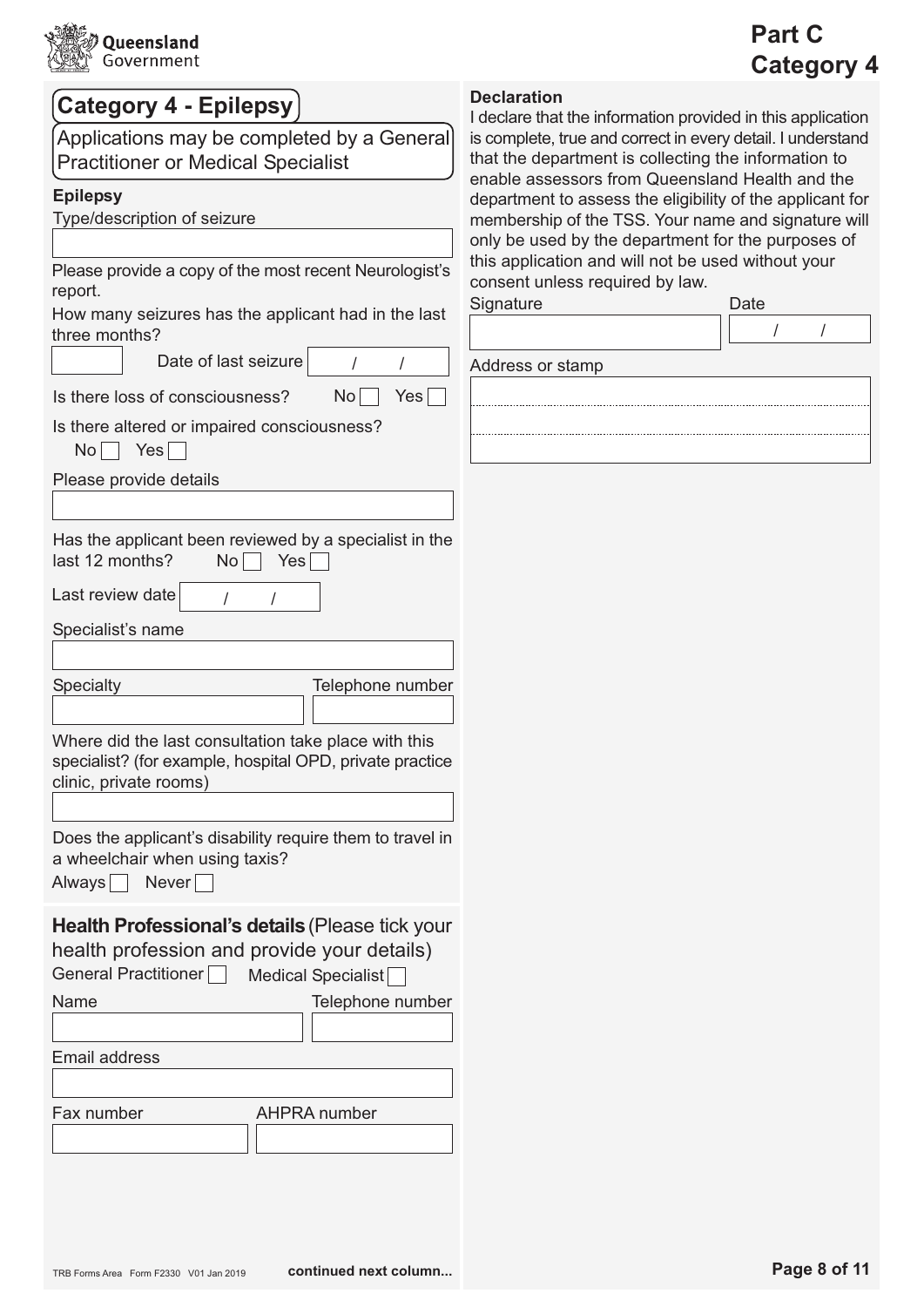

### Part C **Category 5**

| <b>Category 5 - Severe Intellectual</b>                                                                                                                                                                          | Workplace/school attended (current or previous)                                                                                                                        |
|------------------------------------------------------------------------------------------------------------------------------------------------------------------------------------------------------------------|------------------------------------------------------------------------------------------------------------------------------------------------------------------------|
| <b>Impairment</b> (including dementia)                                                                                                                                                                           |                                                                                                                                                                        |
| Category 5 must be completed by a Medical<br>Practitioner, Registered Nurse,<br><b>Physiotherapist or Occupational Therapist</b>                                                                                 | H. Has an Individual Education Plan (IAP) or an<br>Education Adjustment Profile (EAP) been<br>completed?<br><b>No</b><br>Yes<br>Ascertainment level (if available)     |
| Can the applicant travel independently on public<br>transport?<br>$No$    <br>Yes                                                                                                                                |                                                                                                                                                                        |
| Please complete questions A to J below.<br>A. Degree of disability<br>Mild<br>Profound<br>Moderate<br><b>Severe</b>                                                                                              | I. Does the Department of Education, Training and<br>Employment provide school transport for this<br>applicant?<br>No<br>Yes                                           |
| Note: Staple relevant information to the application (for example, MMSE<br>Score, RUDAS, ACFI PAS, ACAT assessment) and provide name and<br>contact details of Paediatrician, Physician, Geriatrician on page 9. | J. Does the applicant receive Disability Services<br>Queensland funding/lifestyle package/supported<br>accommodation?<br>Yes<br>No                                     |
| <b>B.</b> Mobility<br>Independent?<br>No<br>Yes                                                                                                                                                                  | Please describe                                                                                                                                                        |
| Please describe                                                                                                                                                                                                  |                                                                                                                                                                        |
|                                                                                                                                                                                                                  | K. Does the applicant's disability require them to travel<br>in a wheelchair when using taxis?                                                                         |
| C. Behaviour<br>Please describe                                                                                                                                                                                  | Always<br>Never                                                                                                                                                        |
|                                                                                                                                                                                                                  | Health Professional's details (Please tick your<br>health profession and provide your details)<br><b>Medical Practitioner</b><br><b>Occupational Therapist</b>         |
| <b>D.</b> Is the applicant at risk when using public<br>transport?<br>No<br>Yes <sup></sup>                                                                                                                      | Physiotherapist<br><b>Registered Nurse</b>                                                                                                                             |
| Please describe                                                                                                                                                                                                  | Name<br>Telephone number                                                                                                                                               |
|                                                                                                                                                                                                                  | Email address                                                                                                                                                          |
| E. Safety of others<br>Does the applicant's behaviour put the safety of                                                                                                                                          | Fax number<br>AHPRA number                                                                                                                                             |
| others at risk?<br>Yes<br>No<br>Please describe                                                                                                                                                                  | <b>Declaration</b><br>I declare that the information provided in this application                                                                                      |
|                                                                                                                                                                                                                  | is complete, true and correct in every detail. I understand<br>that the department is collecting the information to<br>enable assessors from Queensland Health and the |
| F. Activities of daily living<br><b>Requires</b><br><b>Requires</b>                                                                                                                                              | department to assess the eligibility of the applicant for<br>membership of the TSS. Your name and signature will<br>only be used by the department for the purposes of |
| Independent<br>assistance<br>supervision<br>Please describe                                                                                                                                                      | this application and will not be used without your<br>consent unless required by law.                                                                                  |
|                                                                                                                                                                                                                  | Signature<br>Date                                                                                                                                                      |
| <b>G.</b> Education/Employment                                                                                                                                                                                   | Address or stamp                                                                                                                                                       |
| Please comment on skills<br>(for example, literacy, numeracy, money handling)                                                                                                                                    |                                                                                                                                                                        |
|                                                                                                                                                                                                                  |                                                                                                                                                                        |
|                                                                                                                                                                                                                  |                                                                                                                                                                        |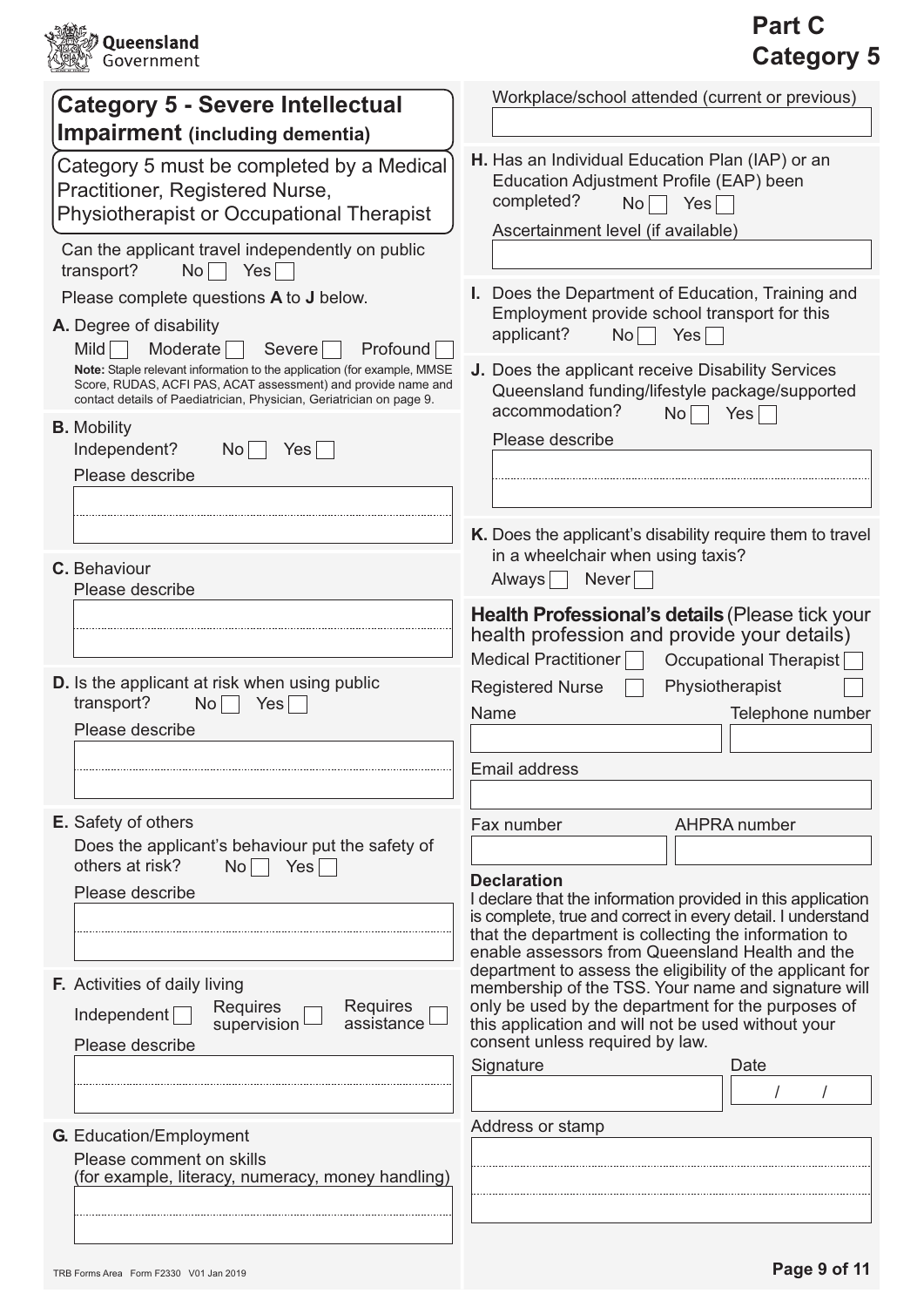

# Part C Category 6

| Category 6A -                                                                                                                                                            | <b>F.</b> Activities of daily living                                                                                                           |
|--------------------------------------------------------------------------------------------------------------------------------------------------------------------------|------------------------------------------------------------------------------------------------------------------------------------------------|
| <b>Severe Psychiatric Disorder</b>                                                                                                                                       | Requires<br>Requires<br>Independent<br>supervision<br>assistance                                                                               |
| Applications must be completed by a                                                                                                                                      | Please describe                                                                                                                                |
| Psychiatrist                                                                                                                                                             |                                                                                                                                                |
|                                                                                                                                                                          |                                                                                                                                                |
| <b>Severe Emotional Disorder</b>                                                                                                                                         | <b>G.</b> Education/Employment                                                                                                                 |
| with gross disorganisation restricting                                                                                                                                   | Please comment on skills (for example, literacy,                                                                                               |
| independent management of daily activities                                                                                                                               | numeracy, money handling)                                                                                                                      |
| Can the applicant travel independently on public<br>Yes<br>transport?<br>No                                                                                              |                                                                                                                                                |
| Please confirm the diagnosis and comment on the<br>severity of the disability (for example, level of<br>disorganisation, challenging behaviour, assistance<br>required). | Workplace/school attended (current or previous)                                                                                                |
|                                                                                                                                                                          | H. Does the applicant receive Disability Services<br>Queensland funding/lifestyle package/supported<br>Yes<br>accommodation?<br>N <sub>O</sub> |
| A. Degree of disability<br>Moderate<br>Profound<br>Mild  <br>Severe<br>Note: Staple relevant information to the application (for example, Life                           | Does the applicant's disability require them to travel<br>L.<br>in a wheelchair when using taxis?<br>Never<br>Always                           |
| Skills Profile, K10, recent psychiatrist report) and provide name and<br>contact details of Paediatrician, Physician, Geriatrician and so on.                            | Psychiatrist details (please print)                                                                                                            |
| <b>B.</b> Mobility                                                                                                                                                       | Contact phone<br>Name<br>number                                                                                                                |
| Independent?<br><b>No</b><br>Yes <sub>1</sub>                                                                                                                            |                                                                                                                                                |
| Please describe                                                                                                                                                          | <b>Email address</b>                                                                                                                           |
|                                                                                                                                                                          |                                                                                                                                                |
|                                                                                                                                                                          | Fax number<br>AHPRA number                                                                                                                     |
| C. Behaviour                                                                                                                                                             | <b>Declaration</b>                                                                                                                             |
| Please describe                                                                                                                                                          | I declare that the information provided in this application                                                                                    |
|                                                                                                                                                                          | is complete, true and correct in every detail. I understand                                                                                    |
|                                                                                                                                                                          | that the department is collecting the information to<br>enable assessors from Queensland Health and the                                        |
|                                                                                                                                                                          | department to assess the eligibility of the applicant for                                                                                      |
| <b>D.</b> Is the applicant at risk when using public                                                                                                                     | membership of the TSS. Your name and signature will                                                                                            |
| transport?<br>Yes<br>No                                                                                                                                                  | only be used by the department for the purposes of<br>this application and will not be used without your                                       |
| Please describe                                                                                                                                                          | consent unless required by law.                                                                                                                |
|                                                                                                                                                                          | Signature<br>Date                                                                                                                              |
|                                                                                                                                                                          |                                                                                                                                                |
| E. Safety of others                                                                                                                                                      | Address or stamp                                                                                                                               |
| Does the applicant's behaviour put the safety of                                                                                                                         |                                                                                                                                                |
| others at risk?<br>Yes<br>No <sub>1</sub>                                                                                                                                |                                                                                                                                                |
| Please describe                                                                                                                                                          |                                                                                                                                                |
|                                                                                                                                                                          | Note: Initial approval under Category 6 A is available for a period of 12<br>months. After this time a further application will be required.   |
|                                                                                                                                                                          |                                                                                                                                                |
|                                                                                                                                                                          |                                                                                                                                                |